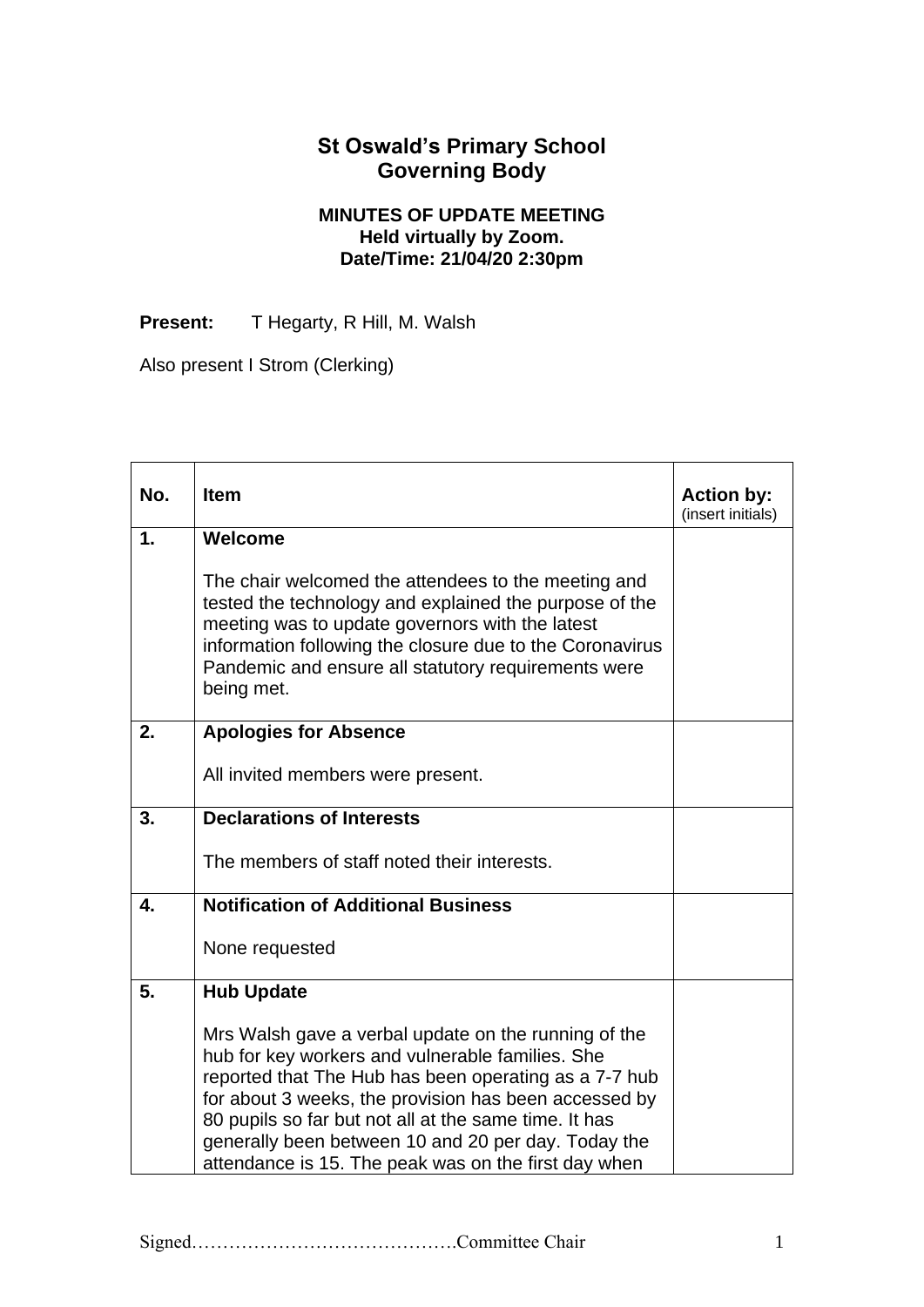36 attended, but parents seem to have found alternative safer arrangements were possible. The Hub is available to pupils from 3 to 11 and is not an educational establishment. The purpose is to create a safe and supportive environment for all children, with a focus on promoting positive relationships, active engagement, and well-being for all pupils and not to educate. The need for 7-7 provision is being evaluated. Most usage is between 8.30 and 4.30. There are a couple of outliers starting at 7.30 or finishing at 5.30. The website is being updated to reflect the requirement to contact school for provision before 8am at least by 3pm the previous working day.

The children have been amazing and shown great resilience. They have come from a number of schools and the numbers from St Oswald's are relatively low. There have been times when families have been challenged about whether they should bring the family into the hub. Only one parent has been abusive but most are very appreciative.

There are 2 staff shifts per day. One from 6.45 until 1pm and another from 12.45 until 7pm. There are 8 teams and the teams are also made up of two subteams, one working the beginning of the week and the other the end of the week. At the start of each shift is a briefing including reiterating guidelines on safety and any updates received since the last shift. Each team has at least one member of SLT, 4 teachers, TAs and Admin staff. The staff come from Broadgreen Primary and some from Northway as well as St Oswald's. The schools have worked very well together and staff from Broadgreen and Northway have commented on how welcome they have been made to feel at St Oswald's This hasn't happened at some of the other hubs. Most staff are enjoying being in school and look forward to their work cycle.

There are currently 2 teachers, 4 TAs and other members of staff who have been advised to isolate for 12 weeks. There are other members of staff who are self isolating at the moment who are due back soon. Mrs Walsh and Miss Hay keep in touch with all staff to check on their wellbeing.

Governors asked about how the children's well-being and safety were being monitored. Mrs Walsh reported that every child who attended the hub was being risk assessed. There are some children who are attending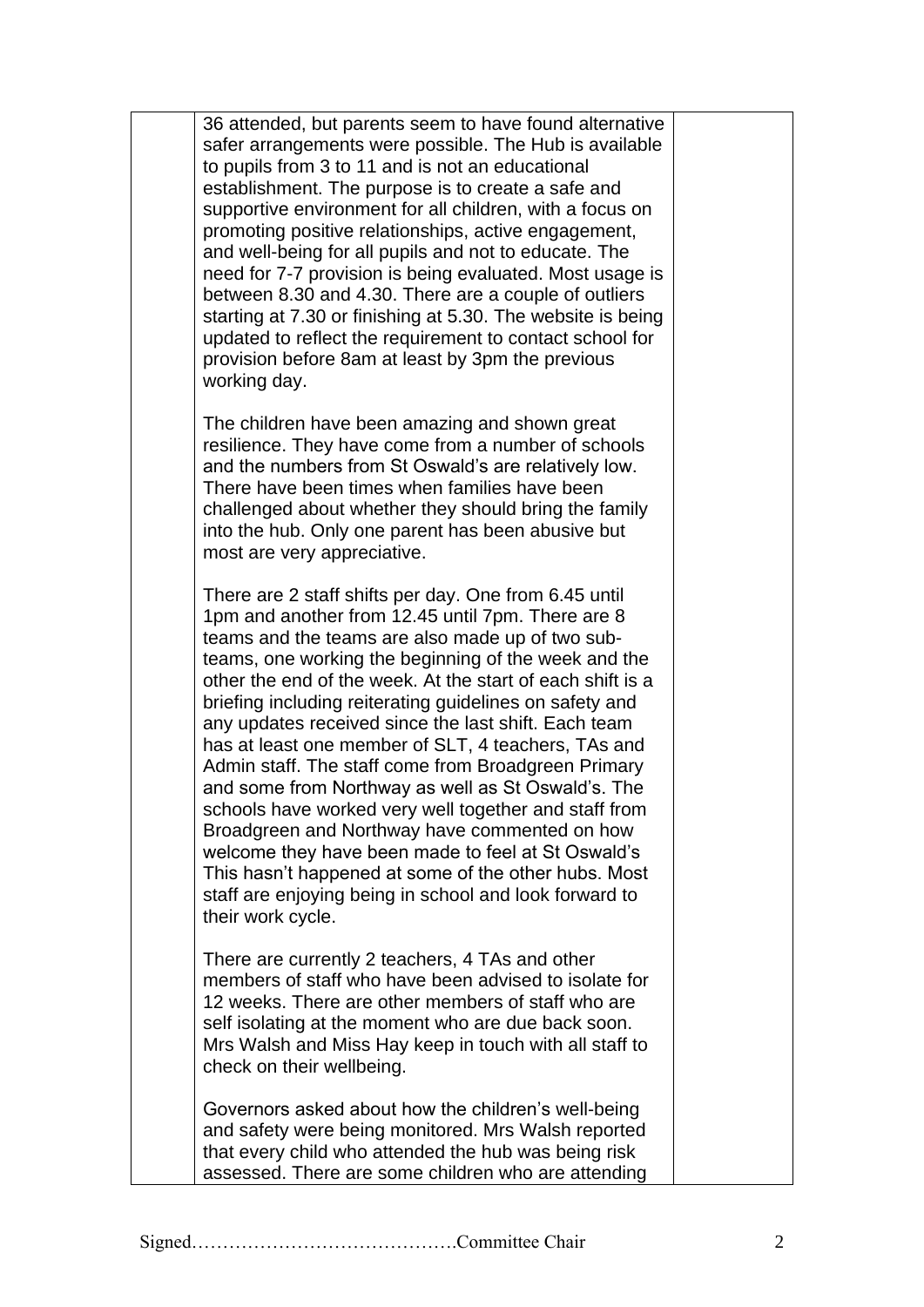|    | the hub because they fall into the vulnerability category<br>and not the key worker category. The safeguarding<br>procedures are known to all staff and are working well.<br>With regards to pupils at home, the family support<br>officers are maintaing contact with the families on the at<br>risk register and the SENCOs are keeping contact with<br>families with pupils on the SEND register. School has<br>ranked the children as either red, amber or green<br>according to their categories. Similarly, safeguarding the<br>welfare of the staff is important and they are working<br>from home as much as possible. They are able to<br>produce on line learning content for pupils. Parents<br>feedback has been that they ae very appreciative of the<br>efforts. A few families have contacted us with regards to<br>hardship and we have been able to help them out and<br>where necessary signposting them to foodbanks and<br>other support. Governors commented that families still<br>saw school as a safe place and somewhere they could<br>approach for additional support. |  |
|----|--------------------------------------------------------------------------------------------------------------------------------------------------------------------------------------------------------------------------------------------------------------------------------------------------------------------------------------------------------------------------------------------------------------------------------------------------------------------------------------------------------------------------------------------------------------------------------------------------------------------------------------------------------------------------------------------------------------------------------------------------------------------------------------------------------------------------------------------------------------------------------------------------------------------------------------------------------------------------------------------------------------------------------------------------------------------------------------------------|--|
|    | Governors asked about the behaviour of pupils at the<br>hub. Mrs Walsh reported that there had been one minor<br>incident of poor behaviour and the one child that was<br>could distance themselves from the group if they felt it<br>was necessary. In general though the behaviour has<br>been exemplary. It was recognised that the hub had a<br>different ethos to a school which in turn facilitated a<br>different dynamic.                                                                                                                                                                                                                                                                                                                                                                                                                                                                                                                                                                                                                                                                |  |
| 6. | <b>Budget</b><br>Still a work in progress, harder to complete at home but<br>getting there. We have received our budget allocation<br>£2,450,277 and the EYFS redetermination. This saw us<br>being hit because of low numbers we lost approx.<br>£27,000. The new budget is based on the numbers for<br>this year so hopefully if we can maintain the nursery<br>numbers similar to this year there won't be as big a<br>redetermination next year.                                                                                                                                                                                                                                                                                                                                                                                                                                                                                                                                                                                                                                             |  |
|    | There are some staff decisions that may need to be<br>taken sooner rather than later. For example, Mrs<br>Reading, one of the SENDCOs has tendered her<br>resignation and governors will need to make a decision<br>about whether Miss Jones, the other SENDCO, should<br>be given additional time to complete the work, saving<br>the additional TLR costs but taking away an excellent<br>class practitioner from the classroom and meaning that<br>the class may have to have a split teaching allocation.                                                                                                                                                                                                                                                                                                                                                                                                                                                                                                                                                                                    |  |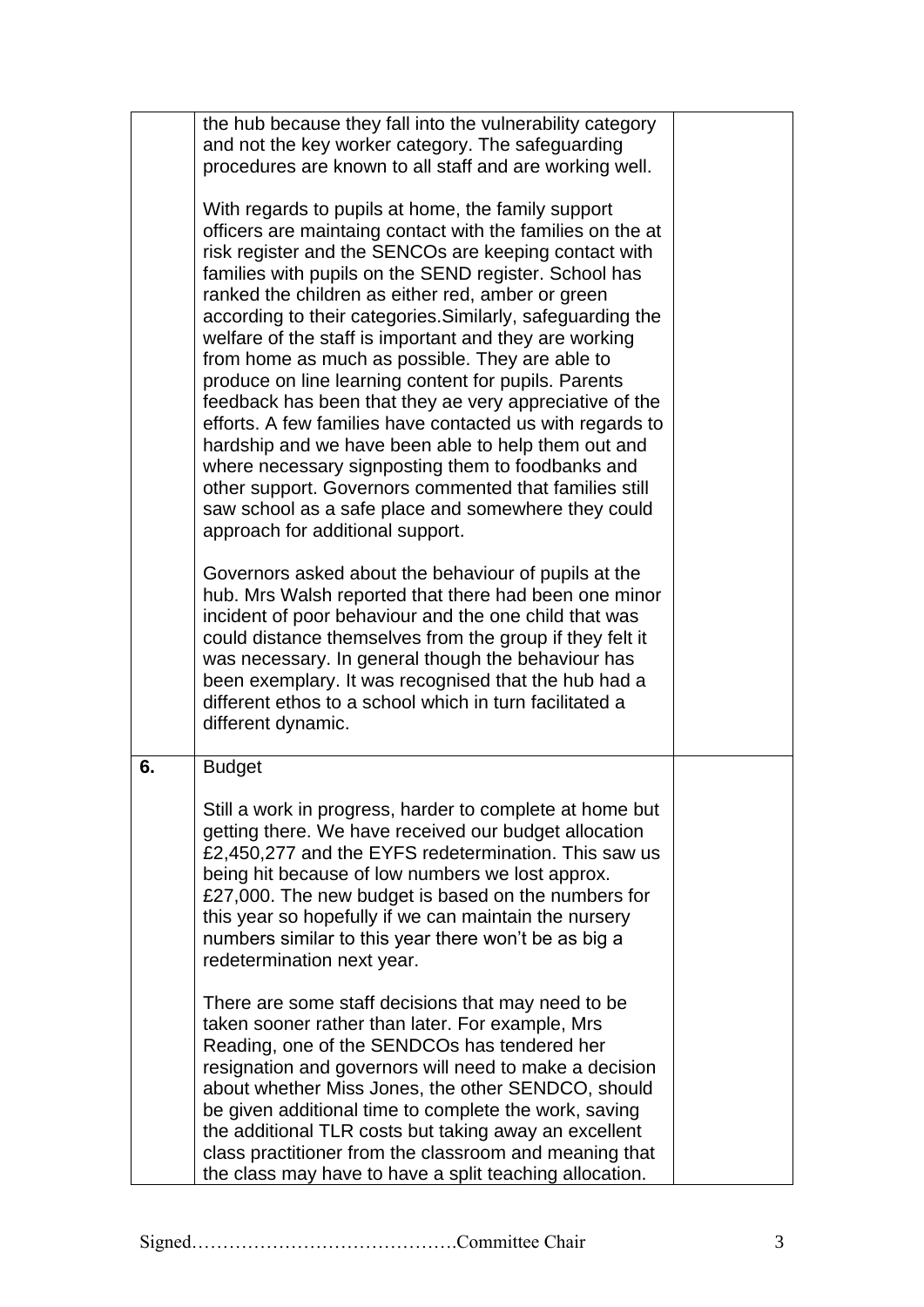|    | Alternatively the TLR could be offered as a CPD<br>opportunity for current members of staff. The salary<br>costs of Mrs Reading would still be saved. Governors<br>briefly discussed the options and felt that offering a<br>CPD opportunity would be beneficial but this would<br>have to be ratified as part of the budget setting process<br>The old financial year is nearly closed down but again<br>there are some reports that can't be done except in the<br>school office due to technology issues.<br>The old year finishing early means that the outturn is a<br>little skewed. We couldn't do the creditor provisions that<br>we would normally do so we are a down some<br>expenditure like a months worth of utility bills and<br>catering bills. (We may be asking LCC to cover these<br>costs) There are also payments that we have received<br>after the closedown that would have made it into the old<br>financial year but will now go into the new one. This<br>includes a VAT reimbursement of around £5,000 and<br>the grant for the breakfast club from Kellogs. We also<br>have some ongoing claims for staff insurance which<br>required us to be in the office to upload documentation<br>so that has slowed the process down and won't show in<br>the outturn.<br>We have received advice from LCC about maintaining<br>average pay. We have done this where we have been<br>able to. We have honoured commitments made to<br>temporary staff. |  |
|----|----------------------------------------------------------------------------------------------------------------------------------------------------------------------------------------------------------------------------------------------------------------------------------------------------------------------------------------------------------------------------------------------------------------------------------------------------------------------------------------------------------------------------------------------------------------------------------------------------------------------------------------------------------------------------------------------------------------------------------------------------------------------------------------------------------------------------------------------------------------------------------------------------------------------------------------------------------------------------------------------------------------------------------------------------------------------------------------------------------------------------------------------------------------------------------------------------------------------------------------------------------------------------------------------------------------------------------------------------------------------------------------------------------------------------------------------------------------------------|--|
| 7. | <b>Kitchen</b><br>Mrs Walsh reported that we have one kitchen closed<br>and one open in the Hub. The two cooks of ours are<br>both on 12 week isolation letters and getting SSP. We<br>have 3 staff in the hub, one is a cook from another<br>school. Communications with Absolutely say that<br>currently LCC pay for the 2 members in the hub,<br>however the 1 remaining team member is furloughed<br>and receiving 80% of their pay. We are waiting to hear if<br>LCC will pay all of the team in the hub regardless of<br>working or furlough. If LCC agree to pay for the 3rd<br>member of the team we would adjust their rotas<br>accordingly to reflect this.<br>Mrs Walsh has emailed them for clarification.                                                                                                                                                                                                                                                                                                                                                                                                                                                                                                                                                                                                                                                                                                                                                     |  |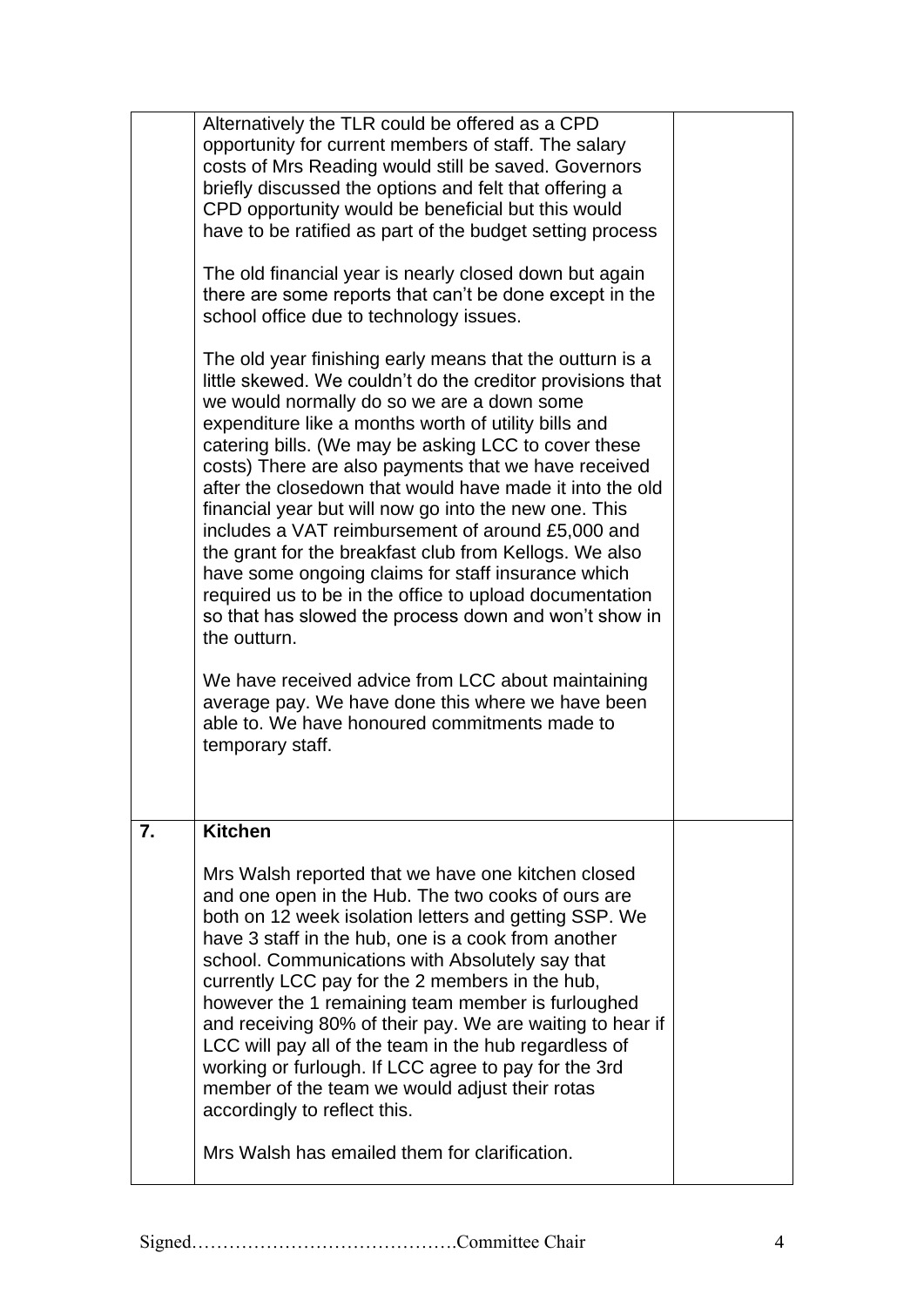| 8. | <b>Return of Pupils</b>                                                                                                                                                                                                                                                                                                                                                                                                                                                                                                                                                                                                                                                                                                                                                                                                                                                                                                                                                                                                                                                                                                                                                                                                                                                                                                                                       |  |
|----|---------------------------------------------------------------------------------------------------------------------------------------------------------------------------------------------------------------------------------------------------------------------------------------------------------------------------------------------------------------------------------------------------------------------------------------------------------------------------------------------------------------------------------------------------------------------------------------------------------------------------------------------------------------------------------------------------------------------------------------------------------------------------------------------------------------------------------------------------------------------------------------------------------------------------------------------------------------------------------------------------------------------------------------------------------------------------------------------------------------------------------------------------------------------------------------------------------------------------------------------------------------------------------------------------------------------------------------------------------------|--|
|    | A meeting was held by LCC. Schools were asked to<br>identify concerns and issues and what was needed to<br>get schools open. Mrs Walsh highlighted the following<br>issues that would need to be resolved to plan for a<br>reopening of school.                                                                                                                                                                                                                                                                                                                                                                                                                                                                                                                                                                                                                                                                                                                                                                                                                                                                                                                                                                                                                                                                                                               |  |
|    | Safety of staff. Adult safety from proximity in<br>small buildings around 100s of children.<br>Impossibility of social distancing.<br>Management of staff cover due to absence.<br>$\bullet$<br>The effects of bereavement on staff and children.<br>Management of anxiety and wellbeing of staff<br>$\bullet$<br>and pupils<br>Concerns around managing expectations of<br>$\bullet$<br>parents carers of vulnerable and/or SEND<br>children. There will have to be guidance on<br>managing this as there will be a massive<br>increase in need.<br>Pick up time with lots of adults gathering<br>together, impossible to manage with current<br>systems.<br>Curriculum lessons should be allowed to<br>concentrate on positive mental health strategies,<br>these could be provided by providers who are<br>currently off or working from home. CAHMS, Ed<br>Psy service YPAS, Seedlings. This should be a<br>cross city strategy.<br>Need city wide guidance on how curriculum can<br>be reopened possibly in September. Do we<br>concentrate on basics, repeat previous year etc?<br>Real concerns around transition for Y6,<br>Reception children<br>Opening of any schools should be staggered and<br>measured and evaluated for outcome and<br>issues. This process cannot be rushed because<br>of pressure around economic benefits for<br>community. |  |
|    | Mrs Walsh expressed that there was a real fear and<br>uncertainty around schools reopening. Primary schools<br>have been in the forefront of the city-wide strategy of<br>keeping key children safe, and the effect that this has<br>had on the wellbeing of school leaders in particular and<br>the wider school community must be recognised and                                                                                                                                                                                                                                                                                                                                                                                                                                                                                                                                                                                                                                                                                                                                                                                                                                                                                                                                                                                                            |  |